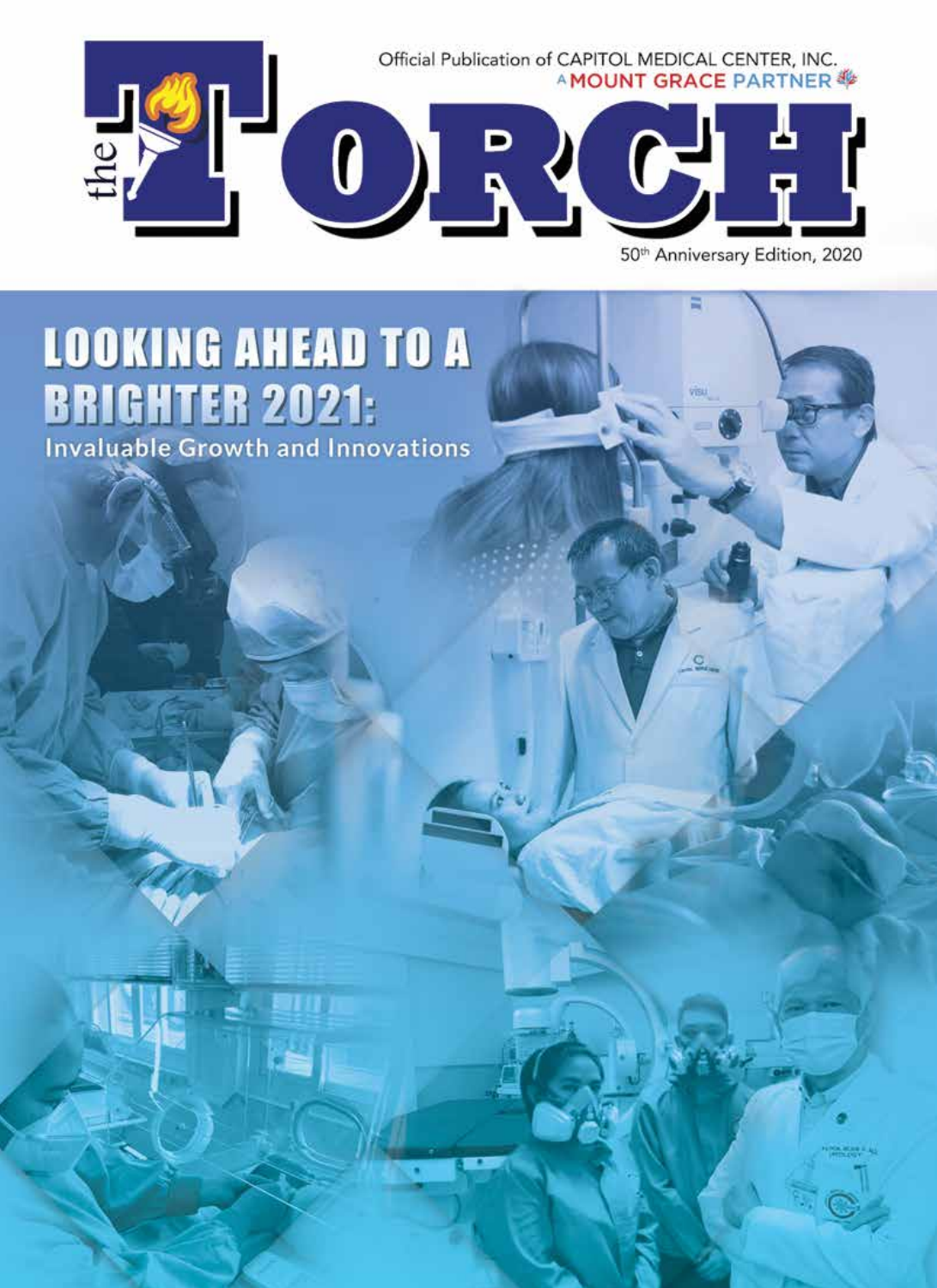### **EDITORIAL TEAM**

Dr. Deborah A. Bernardo *Editor-In-Chief*

Ms. Kristyn A. Perez *Associate Editor*

Ms. Faridah A. Vicerra *Content Editor/Layout*

Mr. Lynard B. Longcop *Admin*

### **CONTRIBUTORS**

Dr. Jesse Noel Conjares *Medical Staff*

Ms. Mary Jane Cortez, PhD *Dean, CMCI Colleges*

Ms. Venus L. Ong *Assistant Manager, Human Resource (HR)*

Ms. Carmina C. dela Cruz *Manager, Continuing Quality Improvement (CQI)*

Ms. Frances Gia Jalandoni *Infection Prevention and Control Nurse*

s we march towards 2021, we look back at 2020 with the<br>difficulties and uncertainties brought by the pandemic. With<br>our unwavering commitment to our purpose of delivering the<br>right can be our customers sight here at Capita difficulties and uncertainties brought by the pandemic. With right care to our customers, right here at Capitol Medical Center, we persisted. Thank you everyone for all your hard work, for everything you have done this year.

This is a confirmation of the kind of character we all have – from the doctors to the nurses, nursing assistants, med techs, rad techs, maintenance teams, and all other hospital staff. We hurdled the challenges because together we are driven to serve and care, especially at this time that our countrymen needed it the most. We will build on this legacy, as we move into the future, guided by our values of teamwork, excellence, and genuine concern for all our stakeholders.

Consistent with this, we continue to accelerate building our capacities and capabilities – upgrading our services and facilities – to reinforce our foundation towards our thrust of total quality healthcare services. Thus, we look forward to a brighter 2021 in pursuit of invaluable growth. The difficulties of this year provided us with an opportunity to better ourselves at what we do and understand clearer our reason for being. Together we will push ourselves to the next level. This is our responsibility to everyone in the organization.

Have a blessed Christmas, everyone. Let this be a period for personal self-reflection and for recharging ourselves. Let us keep safe and always vigilant. I wish us all a meaningful new year ahead of us.

**CELL**<br>Mr. Clinton C. Hess

nother year is behind us, but it is certainly unlike any year<br>
that Capitol Medical Center has experienced. Late in the<br>
quarter of 2020, we were surprised by a Covid pandemic<br>
whose pase of spread locally and internationa that Capitol Medical Center has experienced. Late in the 1st whose pace of spread locally and internationally was incredible, whose extent of impact on our social and economic lives was unthinkable, and whose continuing threat creates anxiety in our dayto-day activities. 2020 was a seemingly overwhelming challenge.

But the thing about challenges is that if we choose to, they show us ways to think differently, ways to be better, sharper, and stronger. This is how Capitol in 2020 became a story of taking on a staggering predicament and turning it into an astounding journey of selfdiscovery.

Drawing on our 50 solid years of proven tenacity and service commitment, we summoned our inner strength, harnessed our collective talents, focused our resources, and displayed organizational agility to respond to the peculiar needs of our Covid patients.

In the process, we discovered that we could exceed our own expectations. We went beyond what we thought was our capacity and discovered that our concern for our patients, doctors, nurses, and other hospital staff invigorates us to excel.

The new year then, gifts us with these revelations: experiencing the worst of the pandemic gave us proof that our organization has what it takes to truly persevere; that not only are we caring, but also courageous; and that as long as we work as a team – and as a family – we can withstand even the toughest of times.

Cheers to an unstoppable CMC team and the greatest of blessings to each one of us in 2021!

Mr. Rhais M. Gamboa



**CHAIRMAN** Message from the



PRESIDENT Message from the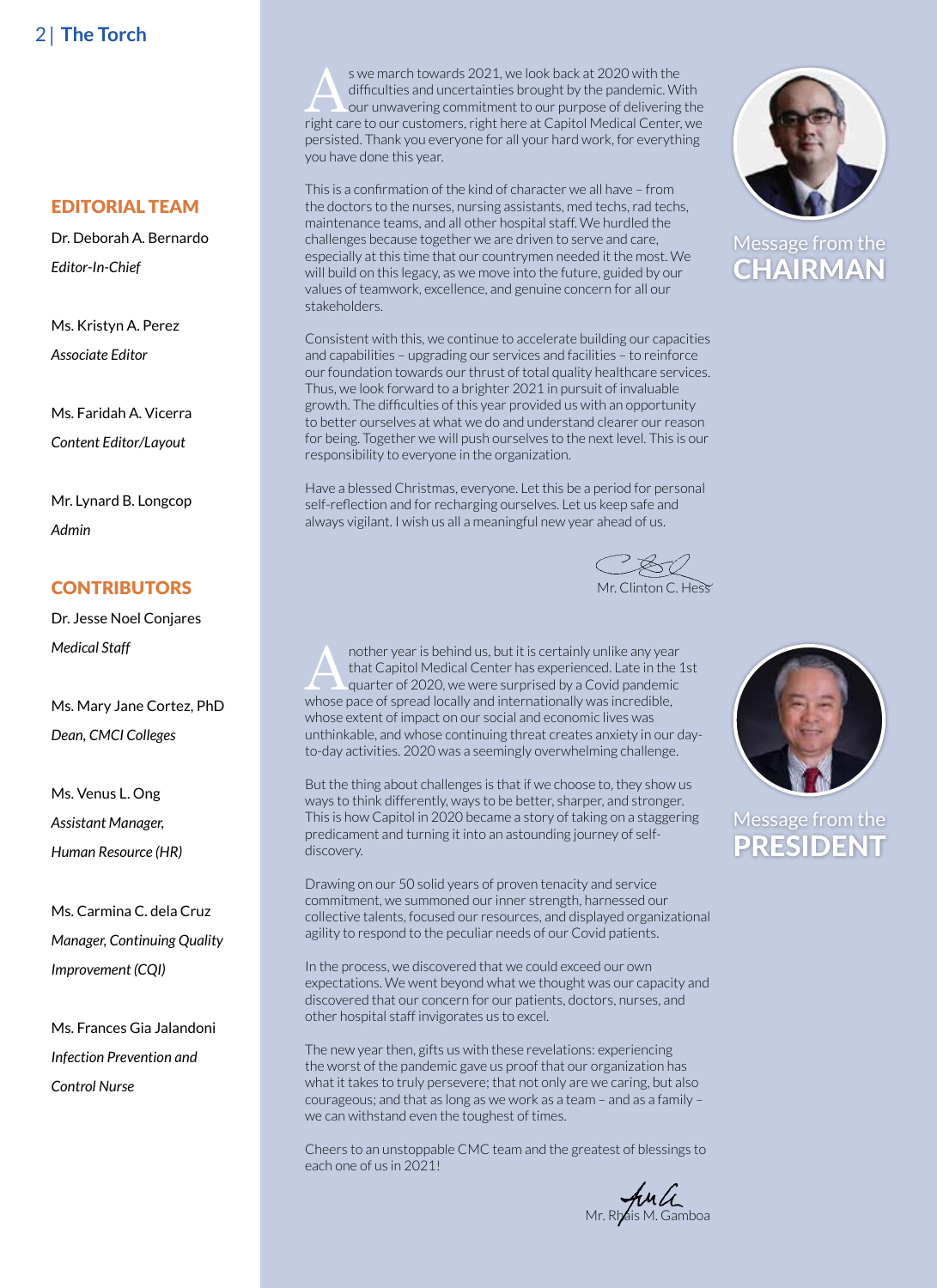### LOOKING AHEAD TO A BRIGHTER 2021:

### **Invaluable Growth and Innovations**

Despite difficulties brought about the pandemic, CMC remained calm, steadfast and it never ceased to live by its promise: to give the Right Care, Right Here. Today, we are stronger and more resilient fulfilling our mission.

Although the past year's challenges seemed to change the future holds for us, we are striving harder as we push ourselves to seamlessly execute our plans of innovation, to deliver the best and more valuable services our customers could ever experience. As a major "facelift" plan for CMC's facilities has already been started since 2020, which comprises renovation of the Dietary's

ceiling and storage area. The Prefab building has been demolished in preparation for Out-Patient Center which is set to launch this February 2021. This also includes upgrade of patient rooms giving it a modernized look of its current state, as well as the existing elevators.

Together, we will move forward with hope and clasped hands, bringing with us the lessons of the challenges we faced. We will restore our common purpose; that we, at CMC, may continue to fulfill our commitment of total quality healthcare. Let us support our beloved CMC in this endeavor.

## & RENOVATIONS UPGRADES

**7th Floor C Blessing & Opening**  October 2, 2020, 10:30AM - CMC Bldg. 5

Capitol Medical Center celebrates another milestone today as it formally launches one of its newly renovated, the 7th floor C. The floor is ready to accept patients when it opened last October 2, 2020 at CMC Bldg. 5. The blessing was officiated by Fr. Marc Bryan Adona S.S.S. and was graciously attended by the CMC Management – Dr. Ma. Realiza Henson (BOD), Dr. Maximino Elgar (Asst. Medical Director, PS), Dr. Lilia Luna (Medical Director) and Ms. Victoria Lorelie Tan (COO). CMC continue to render Tender Love and Care like Dr. Thelma Navarrete-Clemente has started in CMC.

It is **Right Here** that CMC's expertise & thrust make our patients feel that they are at the right place.



### Blessing of New Machineries in the OR

**Anesthesia & Euro (Holmium & Thulium) Laser Machine December 1, 2020 attended by few but meaningful time of the blessing as we are set to the new normal Dr. Lilia Luna, Dr. Maximo Elgar, Ms. Susan Gaeralan, Ms. Sheree Sabio and some invited guests.**





A Tribute to **CMC 's foundress** on its **50th Year**

Last October 11, 2020, The CMC community observed the 99th birthday of its foundress, Dr. Thelma Navarrete-Clemente, M.D.M.H.A. Masses in honor of the foundress was held at **St. Paul the Apostle Parish** located at Timog Ave. cor. Mother Ignacia St., Diliman, QC and **Parish of the Hearts of Jesus and Mary** located at Daily Mirror St. cor. Bulletin St., West Triangle, QC.

During her heydays she was a picture of a celebrant beaming with pride and satisfaction. Some of the people whom lives she has touched would recount on how she would touch on the value of hard work and consistently reminding them to practice good manners through the Annual Meetings done every January. Her compassionate treatment to every patient is imbibed in the hearts of the tenured Doctors and Nurses whom she has trained to render **Tender Love** and **Care**.

Indeed, her knowledge, expertise and dedicated service to those around her and all these years have paid off.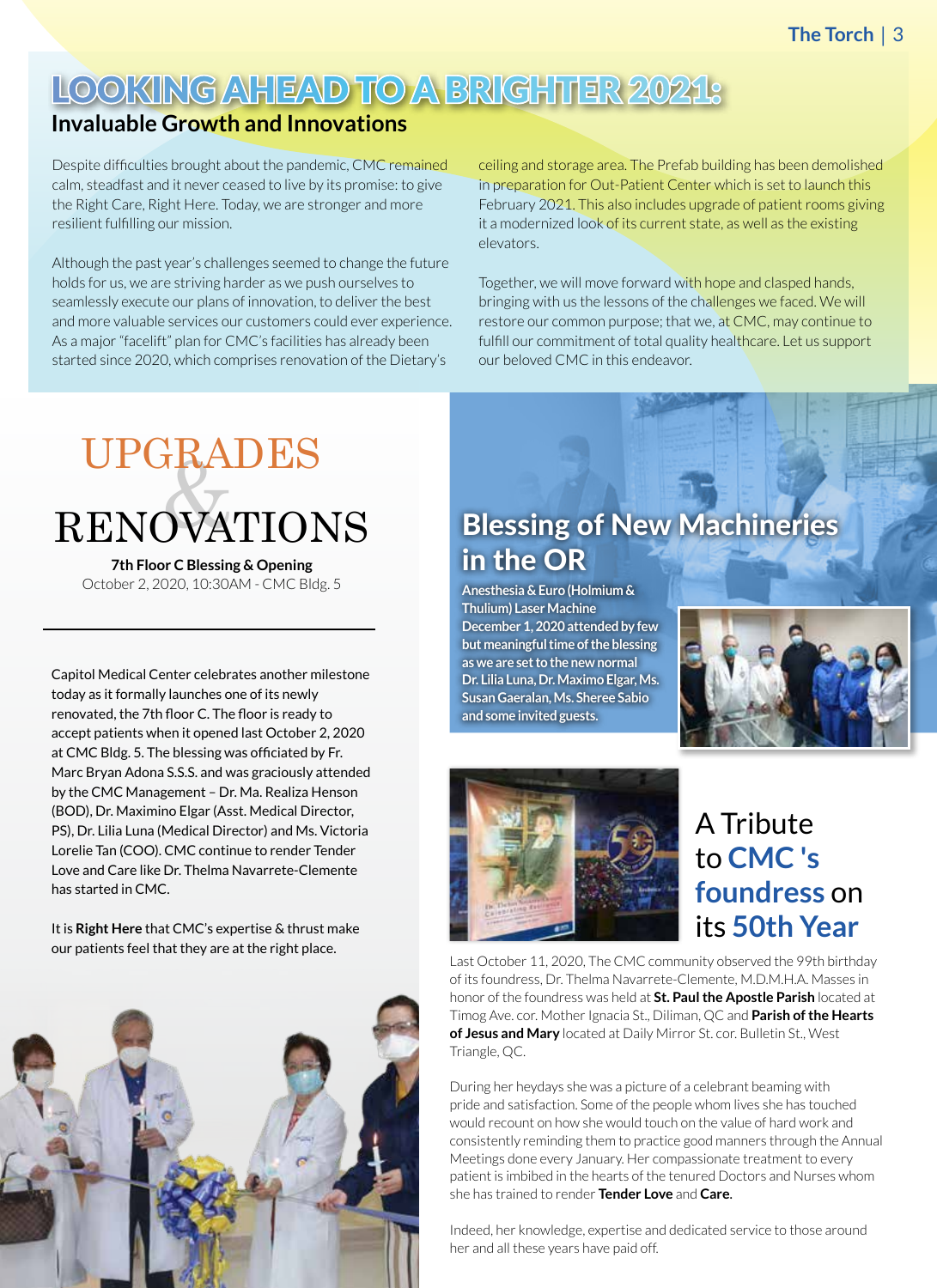### PROGRAMS AND CAMPAIGNS

### **Cusinang Capitol: Food Festival**

Serving up a feast of flavors from your CMC family October 12, 2020 from 7AM to 7PM at the CMC Cafeteria

Cusinang Capitol is an innovative project initiated by the Operations Department to provide feast of flavors and promote healthy eating to CMC community. Serving up on October 12, 2020 from 7AM to 7PM at the CMC Cafeteria.

#### **HR News and Highlights** *By Ms. Venus L. Ong Assistant Manager, Human Resource (HR)*

The Right Care is not only given to external customers but as important as they are, to Capitol Medical Center's internal clients, too. The HRD has been devising various managing Employee Recognition Programs. They have distributed Commendation Packages to employees / doctors who have been commended by patients for showing the "Capitol brand" of care. Also, they have distributed Care Packages consisting of grocery items, vitamins and toiletry kits to our employees who have tested positive for the virus and were admitted or on home quarantine; and to those affected by typhoon Ulysses. For employee's convenience, an Online Google Form for filing timekeeping adjustments was created. There is the Kamusta Calls initiative, a simple way to reach out to every employee to know how they are coping during these tough times. The HRPeopleDesk was launched for employees' inquiries and for the management to know how they can be of help.

### **UPROOTED: Understanding Root Cause Analysis and How to use this to Solve Problems**

*By Carmina Dela Cruz Manager, Continuing Quality Improvement (CQI)*

We all know that we are faced with many challenges today. Even students who seek to continue their education has found ways to adjust to this new normal. As such, we, in the professional industry, is no exception to these adjustments.

As a promise to provide continuing learning to Capitol Medical Center's professional individuals, we at Continuing Quality Improvement or CQI, have embraced this new norm by introducing its 1st in-house webinar. It was held online on November 4, 2020 at 10am to 12nn. This webinar discussed about Root Cause Analysis (RCA), a topic that is very useful to the daily quest for improvement. During this one-day webinar, almost 70 participants attended to learn and be refreshed with the different RCA tools. At the end of the event, we have noted some of the advantages of conducting webinars like ease of access, as participants are not required to leave their offices and posts to attend the training; and room availability, as the need to find a large space to accommodate participants is no longer a requirement.

In the coming months, CQI will continue to provide in-house webinars for our hospital staff like Data Privacy protocols in the new normal and other relevant topics.

While we are blind to when we will see this pandemic comes to a close, we become much more resilient. If there is something good that this pandemic taught us, it is to never stop learning and continue to seek improvement; and, CQI will continue to be your partner in this journey.

# up a feast of flavor from in ready to celebrate great for<br>12, 2020 from Tam to 7pm at t **Cam**

### **ICN Updates**

*Ms. Frances Gia Jalandoni Infection Prevention and Control Nurse*

As news of COVID-19 spread became prevalent, the Capitol Medical Center, Inc. has never ceased providing support to all frontliners responsible for rending urgent services since the pandemic has begun, keeping it at bay. Recognition of everyone's effort have been consistently given. The CMC's Infection Control Committee has devised a strategy focusing on alleviating mass infection. It is made sure protocols set by the Department of Health (DOH) are being strictly followed and they have been participating in all the department's programs exhibiting best possible solutions. They are consistently communicating with their representative as regards immediate reporting, making sure pertinent data and information are always available.

A triage was established as well as medical tents within the hospital premises to ensure there is enough space to provide the Right Care while preventing possible cross-contamination among patients. We have been continuously treating external patients and healthcare workers since day 1 of the pandemic. As of December 15, 2020, there are a total of 1,462 confirmed COVID-19 cases recorded (1,330 external patients; 132 healthcare workers.) For us to be able to accommodate the inflow of patients. We have converted to Covid area the 4 regular wards and 1 ICU room, giving us 45 additional beds dedicated to handling COVID-19 cases.

In line with the thrust and commitment of CMC to provide the Right Care, we have established adaptable guidelines and programs that we have enabled us to utilize our current diagnostic services. Tele-Medicine was created to allow doctors to assess and monitor their patients through virtual consultation. Strict screening protocols are being followed to keep the hospital safe and secure.

### **Wellness On Wheels**

Wellness-On-Wheels is a developing CMC program that aims to provide Healthcare Management to CMC patients. It is a mobile concierge that provides care in the comfort of your home or office. The mobile health clinic can provide wide range of services to serve the CMC Community. Services include laboratory, ECG, Adult Vaccination, Covid-19 Swab Test (RT-PCR or Rapid Anti-Body Test), Medicines and Drug Testing (Corporate only). Our mission is to provide support, advocacy and health planning to you and your family in times of crisis or confusion in this time of pandemic.

Our highly-skilled and experienced healthcare team goes the extra mile with our exclusive support resources to provide the valueadded services at your doorstep. Whether you are unable to care for your elders or you need a hand to make your way back to a healthcare facility, we are here to guide you. Our mobile healthcare facility is always on its way to provide you the Right Care, in pursuit of CMC's goals: passion, compassion and convenience.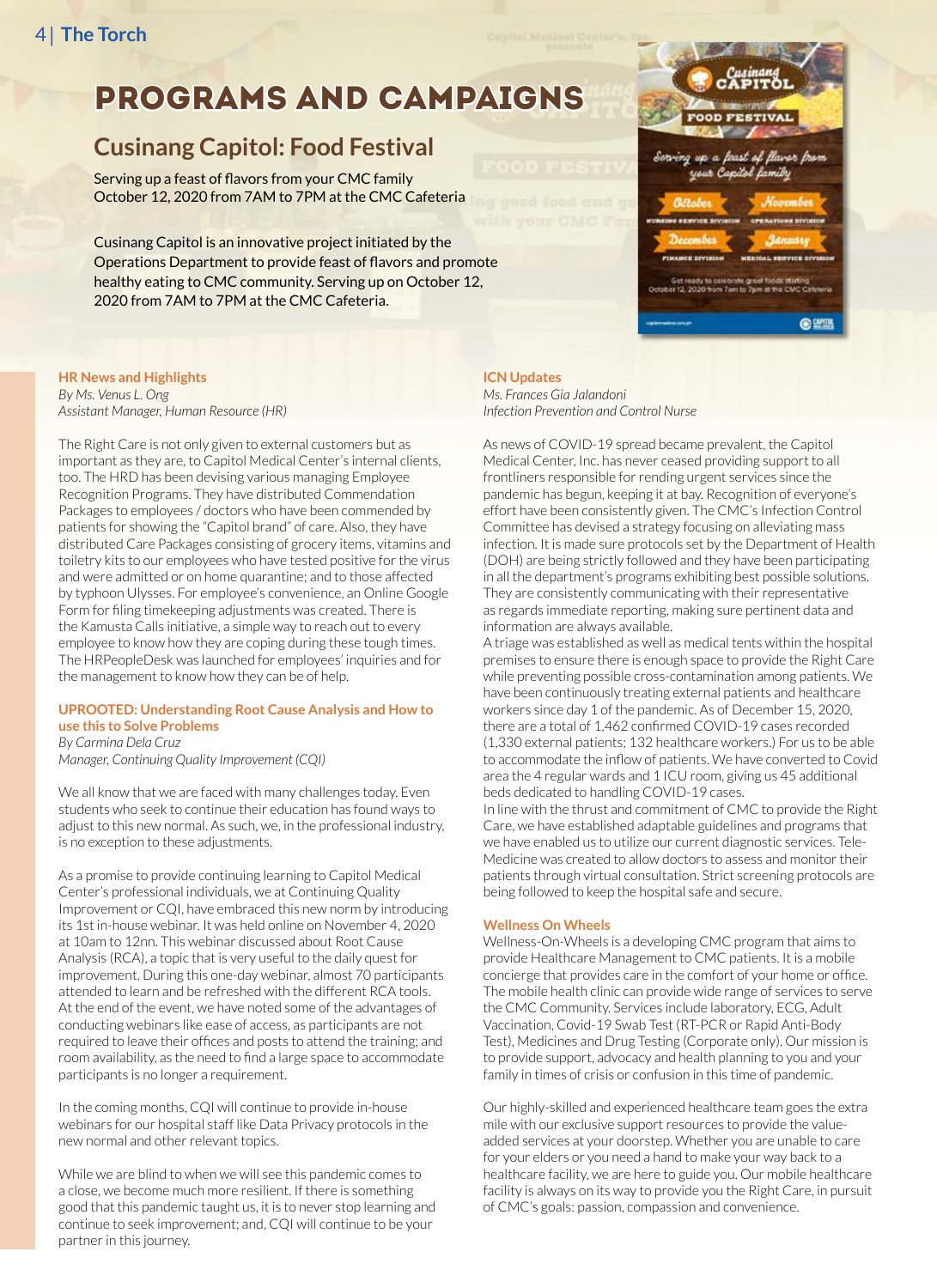

**CAPITOLeCare** 

CMC has established a **Capitol eCare** for ease on laboratory test and exam results.

### CMCs **Online Services**

At CMC we strive to be the best partners in healthcare that we can be. Now, you can book to queue and pay online with our online services booking site. We will also help facilitate scheduling and coordinate with the HMOs to improve your experience and utilization of available out-patient online services.



**HMO Concierge** 



Our online **HMO Concierge** provides personalized and technical assistance to address any possible HMO member difficulty - that includes coordinating with HMO.

This **Wellness on Wheels** is a mobile health clinic that provides a wide range of services to serve CMC community. Services include: laboratory, ECG, Adult Vaccination, Covid-19 Swab Test (RT-PCR or Rapid Anti-Body Test), Medicines and Drug Testing (Corporate only).



**Health Declaration Form** is an online screening tool that will assist you in your upcoming health check visit at CMC. This is established by the Continuing Quality Improvement (CQI) Department to ensure safety of CMC community.



**Intranet communication** is established for network access to all employees. This shall be use for internal communication to ensure the delivery of total quality healthcare not just external but internal as well.



Covid-19 Test Appointment

This online **Covid-19 Test Appointment** form help facilitate scheduling to improve customer experience and utilization of available outpatient services.



Payment

CMC has established an online payment facility for efficient and convenient way to pay your hospital bills.

- Dragon pay: online bank transfer, non-bank transfer
- BDO credit card: Visa, Mastercard, JCB



**Care Concierge** shall be the central point from which all customer interactions across various channels are managed. The primary purpose that CMC established this is to provide customers with efficient and effective technical support, customer service and sales assistance. The initial plan for this project is to make support of the **ongoing online services**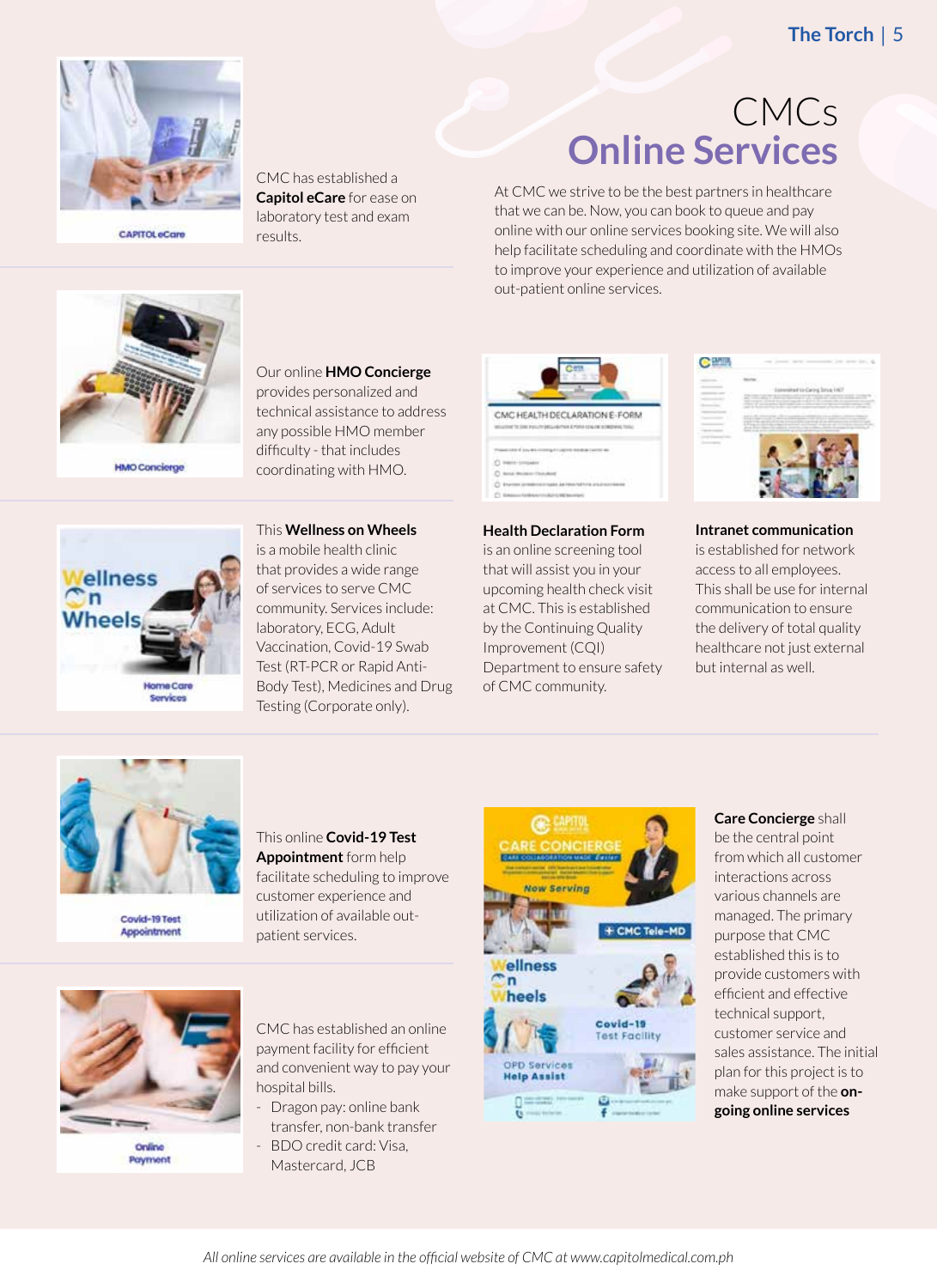# Safe at Alaga Ka Rito: The CMC Back to the New Normal Campaign

**Each sector has been affected by the coronavirus pandemic differently. And they all acted differently. Brands always have to act promptly when it comes to digital ad campaigns. What high-profile brands do lead the way and inspires other businesses to take action for returning to the "new normal".** 

CMC who are able to rise above the challenges most especially amidst the massive disruption caused by the Covid-19 pandemic is now back on its track. However, CMC didn't find it as they have left it before. The surrounding has changed, the people have changed, the world has changed. All institution including the healthcare industry are doing their best to show that we are all back to the usual and our community should not be worried. This new era has been called "new normal". It is different than before, but it is still as it should be.

This 3-minute video deliberates change and being restored rather than just going back to "the old normal". The ad campaign "Safe at Alaga Ka Rito" gives us the message to appreciate the healthcare industry in their efforts to ensure that the community is safe - right here at Capitol Medical Center. It also aims to ask for the participation of CMC community and raise public awareness of the new normal norm.



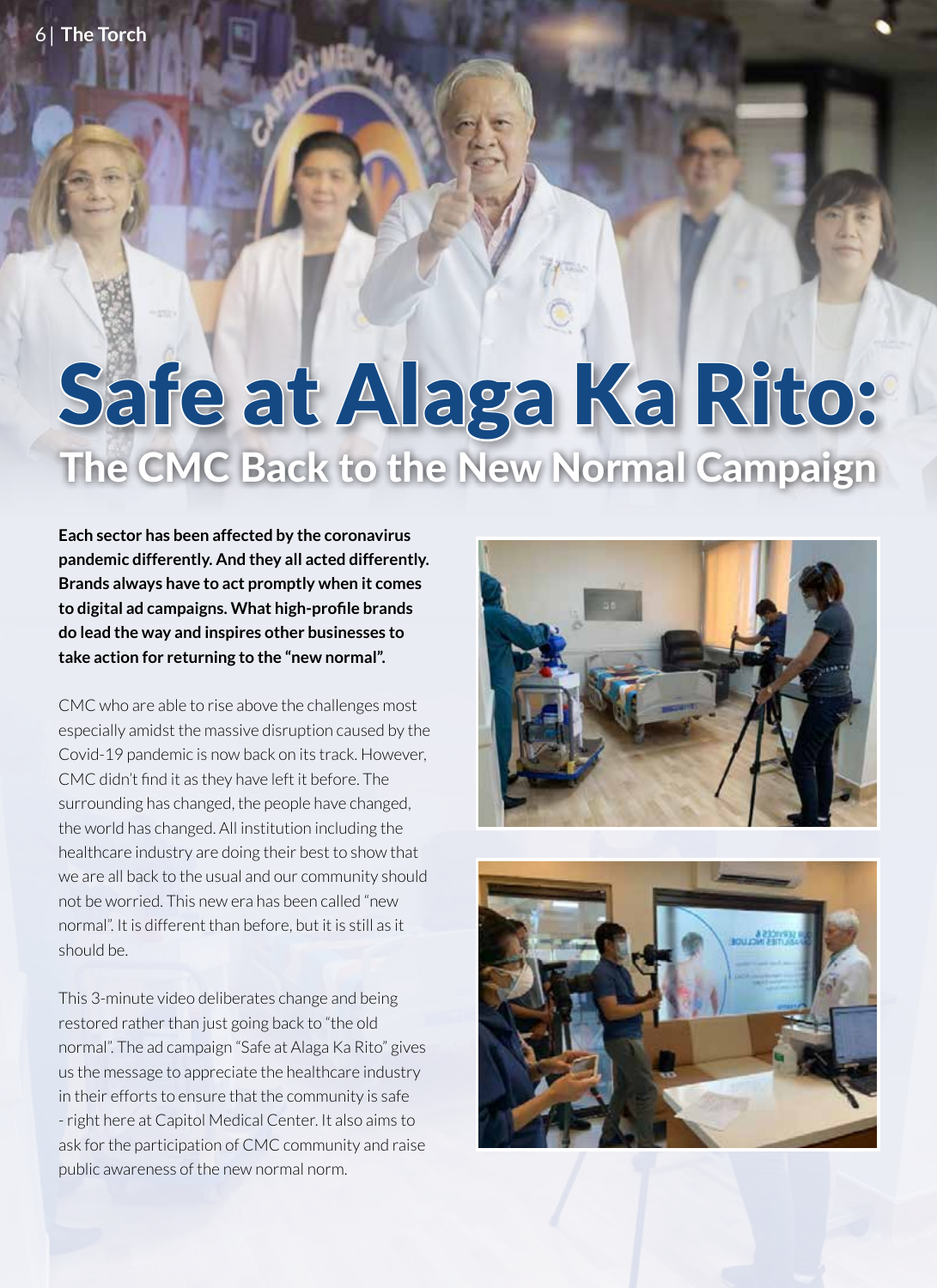### MEDICAL SERVICE CORNER

Residents & Fellows' Research Contest November 26, 2020

In any virtual setting, it is understandably harder to feel connected to the other people "in the room". However, the Medical Service' made it possible to be truly connected when they held its first virtual Resident's & Fellows' Research Contest; which they showcased their graduates' premier researches. The prestigious judges who provided their fair share in judging are: Dr. Maria Nerissa A. de Leon, MD, FPPS, MM(HoA), Dr. Ma. Veronica J. Estrella, MD, PFDS and Dr. Jesse Noel V. Conjares, MD, FPOA.

### **ORAL PRESENTERS**

#### **Surgery – Dr. Marie Angelie Pascual**

Effects of Pre-incision Infiltration of Long-Acting Anesthetic in Trocar Sites on Postoperative Pain Control

for In-Patients Undergoing Laparoscopic Cholecystectomy in Capitol Medical Center – a Randomized Double-Blinded Placebo Controlled Trial

#### **OB-Gyne – Dr. Krizna Pascua - Benipayo**

The Relationship of Maternal Anxiety and Preterm Labor Among Pregnant Women in the Out Patient Department of A Tertiary Medical Center In 2019 Using the Pregnancy Related Anxiety Questionnaire: A Prospective Cohort Study

#### **Pediatrics – Dr. Jolly Ilagan**

The Effect of Arthrospira platensis (Spirulina) on Respiratory Symptoms and Length of Hospital Stay of Pediatric Patients Aged 2 months-5 years old Diagnosed with PCAP-C in a Tertiary Hospital: A Meta-Analysis

#### **Medicine – Dr. Ma. Kenneth Dela Cruz**

Development and Validation of the 8-item Morisky Medication Adherence Scale in Patients with Type 2 Diabetes Mellitus Adults: A Pilot Study

### **Radiology – Dr. Jedfrey Marco Rustia**

Incidence of Periventricular and Subcortical White Matter Ischemic Changes on MR Imaging in Patients 20 to 39 years old Presented with Primary Headache in the Emergency Room Capitol Medical Center from March 1, 2019 to January 31, 2020

The virtual event was a great turnout by the most esteemed members of the Medical Service Department. **Dr. Lilia Luna** gave a welcoming remark, **Dr. Glynna Ong-Cabrera** who offered an intermission number to enjoy, also present were **Dr. Deborah Bernardo**, **Dr. Janet Zaens** and **Dr. Mark Reysio-Cruz** including all the back-end support who are the forefront of connecting with the attendees that built a meaningful connection virtually. Looking ahead, people are challenged to accept that the future events now will be held online in the meantime, as the new normal dictates.

### **CONGRATULATIONS!**

to our very own research winners for your contribution<br>in providing the right care, right here to our petients

1st Place - Surgery Marie Angelie P. Pascual, MD

2nd Place - Internal Medicine Ma. Kenneth S. dela Cruz, MD of the Billion Montaby Modeships Authors<br>Natives Addition Atlanta & New Mode

**3rd Place - Pediatrics** Jollyvi Ilegan, MD

(全盟照)

### **International Journals of Cardiology and Vascular Research**

Dr. Guiliani Renz G. Paas Dr. Jeremy Owen G. Go Dr. Ezekiel Morena S. Rivera Dr. Margarita Ysabel S. Mangahas Dr. Eunice Marie Perez-Trajano Dr. Raul D. Jara (+)

### **New Diplomates of Internal Medicine**

Dr. Katrina Tria Dr. Kathyryn Babaran Dr. Lorenzo Quiambao Dr. Denise Mendoza

Congratulations

### on your Recent Article Publication!

Dr. Julien Torio Dr. Madel Sevilla Dr. Clarina Marcelino

### **Department of Obstetrics & Gynecology SPECIALTY BOARD EXAM: Philippine Board of Obstetrics & Gynecology (PBOG)**

**Part 1 of Diplomate Examination (written) October 18, 2020** Maratas-Hilario, Marilyn A. Pasion, Jhade L. Cruz-Limbo, Catherine Loren G.

**Part 2 Diplomate Examination (oral) & Candidate for Diplomate Induction September 25, 2020** Pascua-Lanante, Carissa Mae M.

**Part 2 Diplomate Examination (oral) July 2019** Dr. Rosemarie Diaz Bugayong

### **Department of Radiology**

**New Fellows of the College in Diagnostic Radiology February 2020** Scarlet Erngil Macalalag, MD, FPCR Ralph Vincent Joya, MD, FPCR